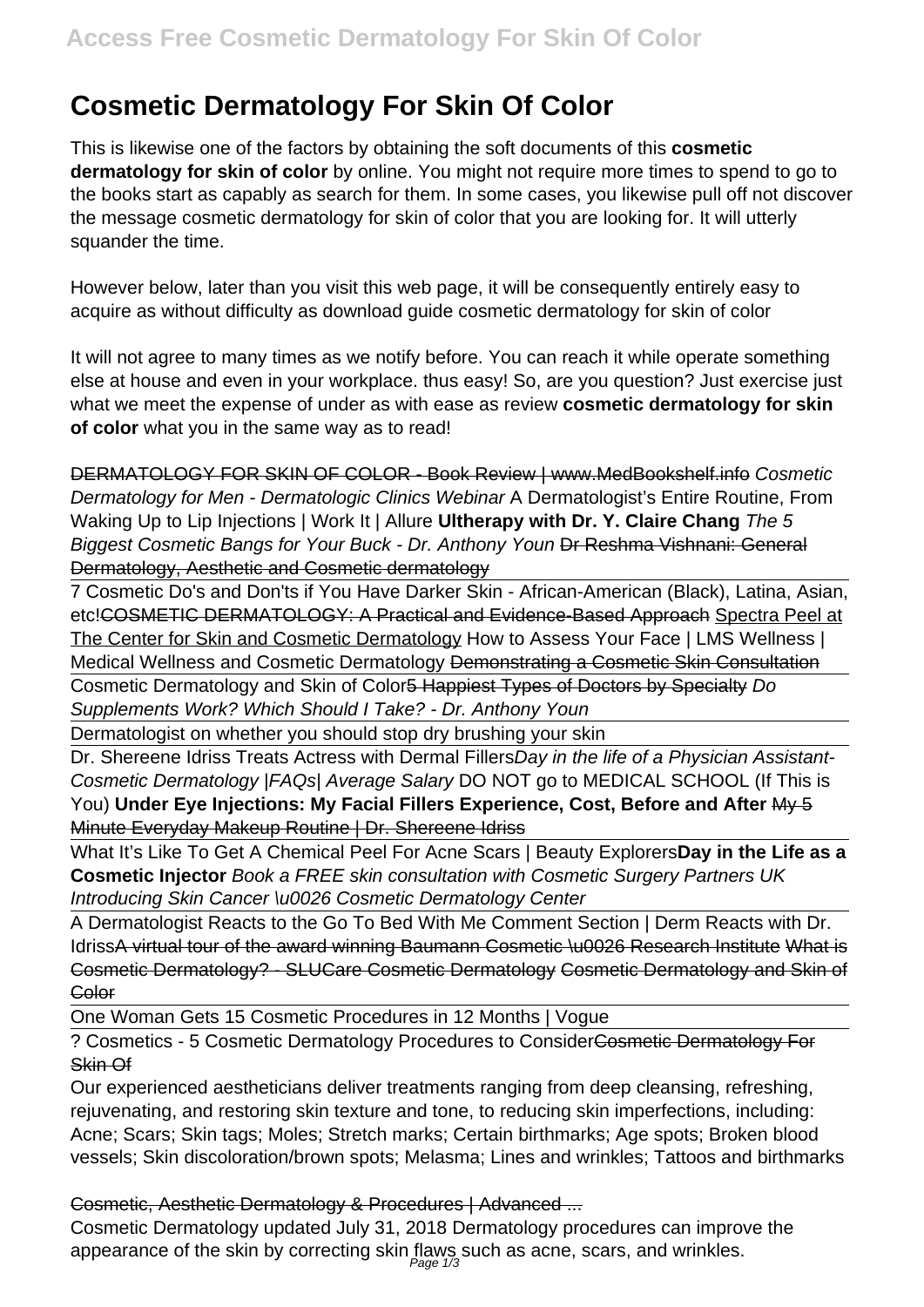Dermatologists can also treat skin conditions that may not necessarily be harmful, but can affect or even disfigure the appearance.

## Cosmetic Dermatology Treatments - Skin Care

Cosmetic Dermatology. Enhancing your beauty doesn't mean you have to sacrifice natural appearance. Our philosophy is achieving your best and healthiest look with moderation, balance and safety. We offer a variety of rejuvenating services to meet your individual needs to include IPL, Botox, fillers, Kybella, peels, laser resurfacing as well as eyelid surgery.

# Cosmetic Dermatology - Dermatology & Laser Center of San ...

Cosmetic dermatology is the use of products and procedures to improve the appearance of skin flaws caused by medical conditions, sun damage and aging. Common flaws are acne scars, hyperpigmentation, surgical and injury scars, wrinkles, fine lines and sagging skin. Aging skin is the result of cumulative damage caused by the sun, smoking, diet and environmental factors.

# Cosmetic Dermatology - Skin Win Dermatology

Cosmetic Dermatology Botox/Dysport/Xeomin. These are all brands of neurotoxins. They are injectable treatments used for the rejuvenation of... Dermal Fillers. Dermal fillers are substances that are injected into the skin to replace lost volume. Typically, lost... Photodynamic Therapy. PDT is a ...

# Cosmetic Dermatology - MidState Skin Institute

Cosmetic Dermatology. Our dermatologists and estheticians understand the importance of skin care health and how it can affect your confidence. Years of exposure to the sun, stress or other elements can add up and cause your skin to prematurely age. Fine lines, sagging skin, brown spots, redness or even the loss of facial contours can sometimes appear almost overnight.

# Cosmetic Dermatology - Skin Care - Columbia Skin Clinic

Choose Your Featured Treatment Area AccuTite. AccuTite uses Radio-Frequency Assisted Lipolysis (RFAL) technology to reduce the appearance of unwanted fat... Bellafill. Bellafill is a dermal filler used to improve the appearance of fine lines, wrinkles, and acne scars for five... Belotero. Belotero ...

# Cosmetic Dermatology | U.S. Dermatology Partners

Laser and Cosmetic Dermatology Individualized treatments to achieve your best possible cosmetic outcome Trust your skin to the dermatologists and skin care experts in the OHSU Department of Dermatology in Portland, Oregon to help you look younger, reduce the appearance of aging, and correct undesired conditions.

# Laser and Cosmetic Dermatology | Dermatology | OHSU

Howard L. Brooks, MD, one of DC's most sought after dermatologists, provides clients seeking a healthier and more youthful appearance with the most technologically advanced noninvasive treatments and proven techniques for superior aesthetic results with the least amount of discomfort and recovery time. SKIN Cosmetic Dermatology of Georgetown blends the professional services of a physician's office with the relaxing environment of a day spa.

# Georgetown Skin – Cosmetic Dermatology of Georgetown

Lasers in Dermatology Barry Auster, MD – Farmington Hills Center. Lasers have become an integral part of treatment in dermatology. Their history in dermatology began in the mid-sixties